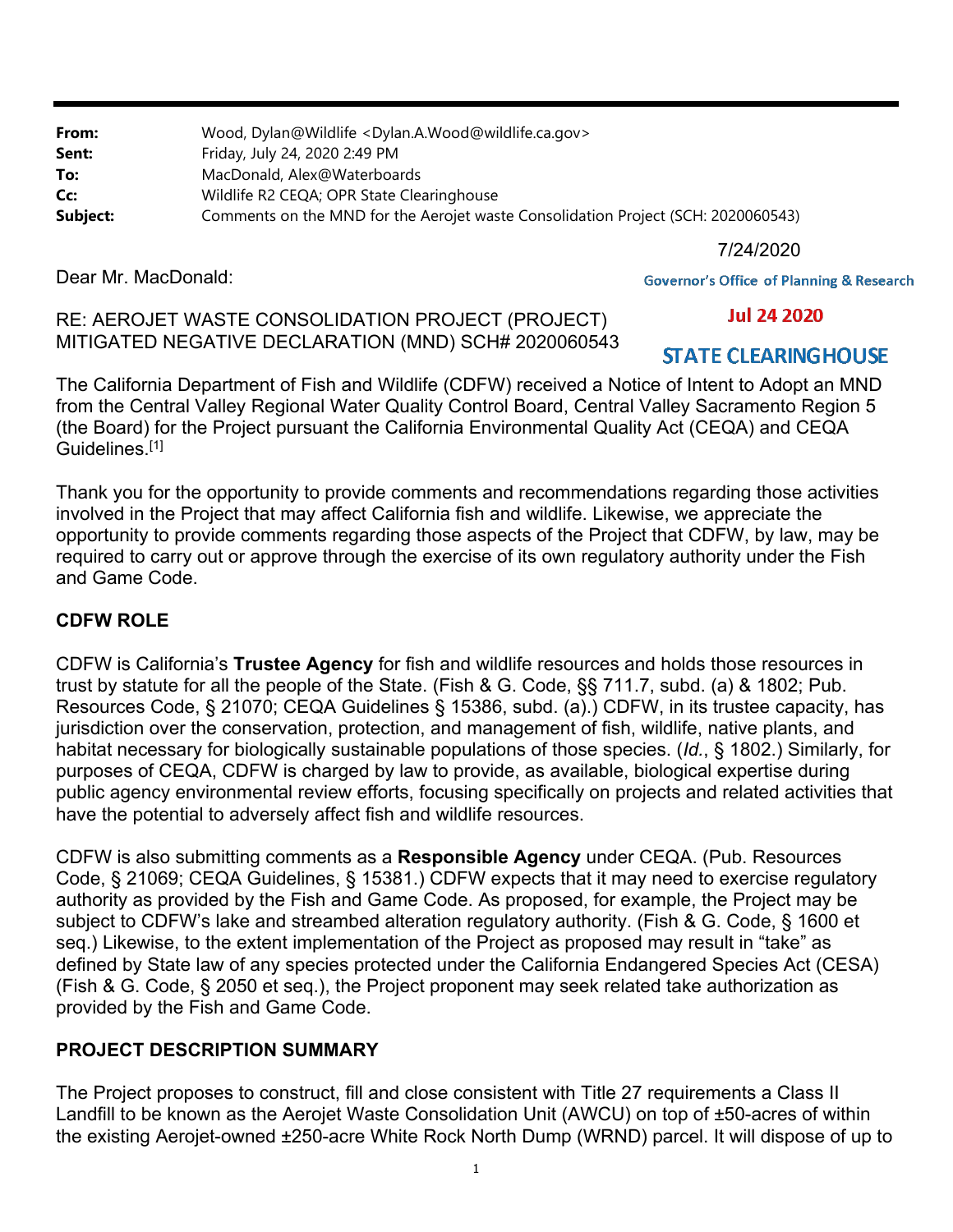1,000,000 CYs of waste soil that meets the Class II waste requirements and inert construction debris (together referred to as Transfer Material) in the AWCU. Transfer Material would be generated from future remediation projects located within the proposed AWCU Service Area which comprises approximately 7500 acres of Aerojet access-controlled property. This would include accepting transfer material from the Aerojet Landfill consistent with the approved Aerojet Landfill Clean Closure Plan. The Aerojet Landfill is an existing approximately 180-acre, non-operating, closed landfill owned by Aerojet located within the proposed AWCU Service Area approximately 2.3 miles north of the proposed WRND parcel. To facilitate the revised Aerojet Landfill disposal location, the Project also includes amending the 2015 County-approved Aerojet Landfill to replace the identified offsite haul route with the Aerojet Landfill Haul Route identified in the initial study. Phase 2 WRND Cap and Closure: Cap and close the remainder of the existing pre-regulation ±100-acre WRND in accordance with Title 27 requirements (±50 acres plus any remaining portion of the ±50-acre AWCU area not filled with Transfer Material). Entitlements: The current ±250-acre WRND parcel, inclusive of the ±100-acre former dump is zoned M1, which does not include landfill activities. To bring the parcel into compliance with its current use and to construct the AWCU on the parcel, incorporation of the WRND parcel into the SPA is required. Therefore, Project entitlements include amending the Aerojet Special Planning Area (SPA) chapter of the Sacramento County zoning code to add the WRND parcel into the SPA "Industrial Zone."

### **COMMENTS AND RECOMMENDATIONS**

CDFW offers the comments and recommendations below to assist the Board in adequately identifying and/or mitigating the Project's significant, or potentially significant, direct and indirect impacts on fish and wildlife (biological) resources. Editorial comments or other suggestions may also be included to improve the document or facilitate an effective environmental review process. Where CDFW recommends specific revisions to the MND, deletions are marked with a strikethrough (example) while additions are marked as underlined (example).

**Comment 1: The MND defers mitigation for potential impacts to Biological Resources.**  Section 15126.4, subdivision (a)(1)(B) of the CEQA Guidelines states that formulation of mitigation measures should not be deferred until some future time. The MND includes mitigation measures for biological resources that rely on future approvals/agreements/processes that are not specific as a means of bringing identified significant environmental effects to a level of less than significant. CEQA requires that any activity resulting in loss of habitat, decreased reproductive success, or other negative effects on population levels of fish and wildlife species should be addressed in the MND. If it is not possible to avoid impacts to special-status species, the DEIR must identify feasible mitigation that reduces project impacts to a level of less than significant.

To address this comment, CDFW recommends the Board revise the MND to include measures that are enforceable and do not defer the details of the mitigation to the future. This would include proposing an appropriate response strategy in the event preconstruction surveys reveal potentially affected fish and wildlife species rather than broadly stating "consultation will be initiated with CDFW to determine appropriate avoidance measures." CDFW has provided specific recommendations for certain biological resources below, but the Board is encouraged to address this issue throughout the document.

#### **Comment 2: Revisions needed to mitigate nesting birds to a level of less-than-significant.**

The MND identifies potentially significant impacts to nesting birds as a result of construction, workrelated, or fill activities. The MND proposes Environmental Stewardship Measure ESM-5 to mitigate this potential impact; however, ESM-5 is too generalized in scope and may not fully capture potential bird activity at or adjacent to the project site. For instance, the survey methodology described in the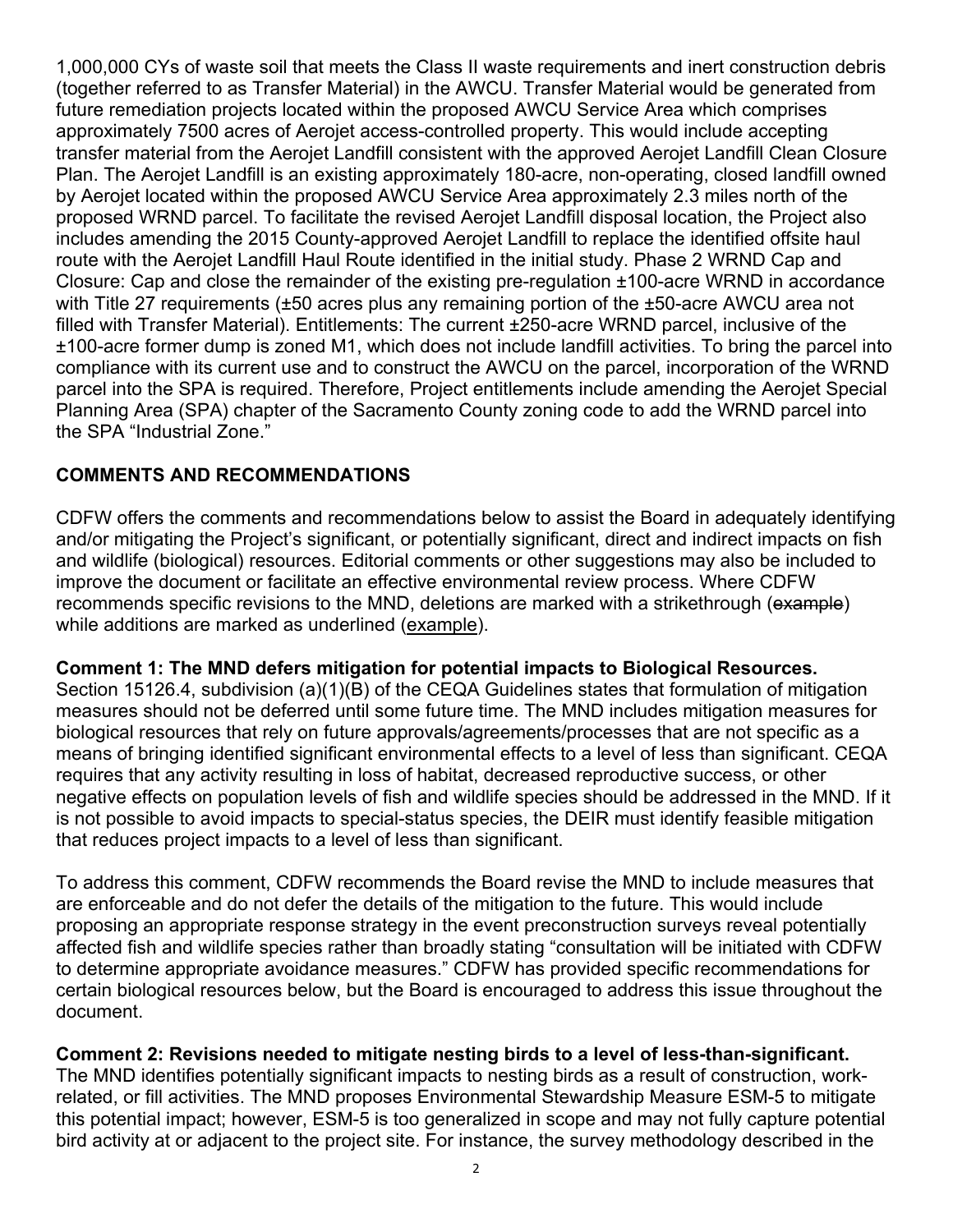Swainson's Hawk Technical Advisory Committee's *Recommended Timing and Methodology for Swainson's Hawk Nesting Surveys in California's Central Valley*, recommends "window surveys" from a vehicle. These types are surveys are typically suitable for identifying nesting behavior for larger raptors but may not be effective for identifying smaller birds which may nest in the grassland areas on or near the Project area. Likewise, the MND does not cite specific enforceable objectives such as a survey radius or response procedure. It should also be noted that the MND discloses that the Project area represents suitable habitat for a wide range of bird species with varying levels of protection. Any proposed mitigation measures should reflect and address this range of potential impacts.

To address this comment, CDFW recommends splitting ESM-5 into three separate measures that fully encompass potential species that may be encountered in the event Project activities occur during the nesting season:

#### Fully Protected Species

*"If equipment staging, site preparation, grading, excavation or other project-related activities are scheduled during the white-tailed kite nesting season (typically between February 1 and September 15), a focused survey for white-tailed kite nests on the site and within 0.25 mile of the site will be conducted by a qualified biologist no greater than 15 days prior to the start of project activities (including clearing and grubbing). If white-tailed kites are present, the qualified biologist shall prepare and implement a site-specific avoidance plan based on the species, physical site characteristics, and proposed activities. The avoidance plan should include measures to avoid impacting white-tailed kite including, but not limited to appropriate no-disturbance buffers with appropriate flagging or staking and behavior-based monitoring by a biologist. CDFW recommends having the qualified biologist continuously monitor any active nest(s) to detect behavioral changes resulting from project activities. If behavioral changes occur, the work causing that change should stop until the qualified biologist implements additional avoidance and minimization measures in consultation with CDFW. Any nodisturbance buffers shall remain in place until the breeding season has ended or until the qualified biologist has determined that the birds have fledged and are no longer reliant upon the nest or on-site parental care for survival. If a lapse in project-related work of fifteen (15) days or longer occurs, the qualified biologist shall perform a new focused survey, and if nests are found, perform the tasks described in this measure.* 

*If no active nests are found during the focused survey, nothing further will be required. If a lapse in project-related activities of 14 days or longer occurs, another focused survey is required before project activities can be reinitiated.* 

*If potential impacts are identified during the course of the project, project personnel shall fully avoid impacts to fully protected species."* 

#### CESA-listed Species:

*"If equipment staging, site preparation, grading, excavation or other project-related activities are scheduled during the Swainson's hawk nesting season (typically March 1 through September 15) surveys for active nests of such birds shall be conducted by a qualified biologist in accordance with the typical survey protocol: Recommended Timing and Methodology for Swainson's Hawk Nesting Surveys in California's Central Valley (Swainson's Hawk Technical Advisory Committee 2000). Surveys shall be conducted at the appropriate radius and time periods listed in the survey protocol. Since the project spans over multiple years, a new survey shall be conducted for each nesting season to capture any new Swainson's hawk nests that may be established.* 

*If Swainson's hawk is present, the qualified biologist shall prepare and implement a site-specific avoidance plan based on the species, physical site characteristics, and proposed activities. The*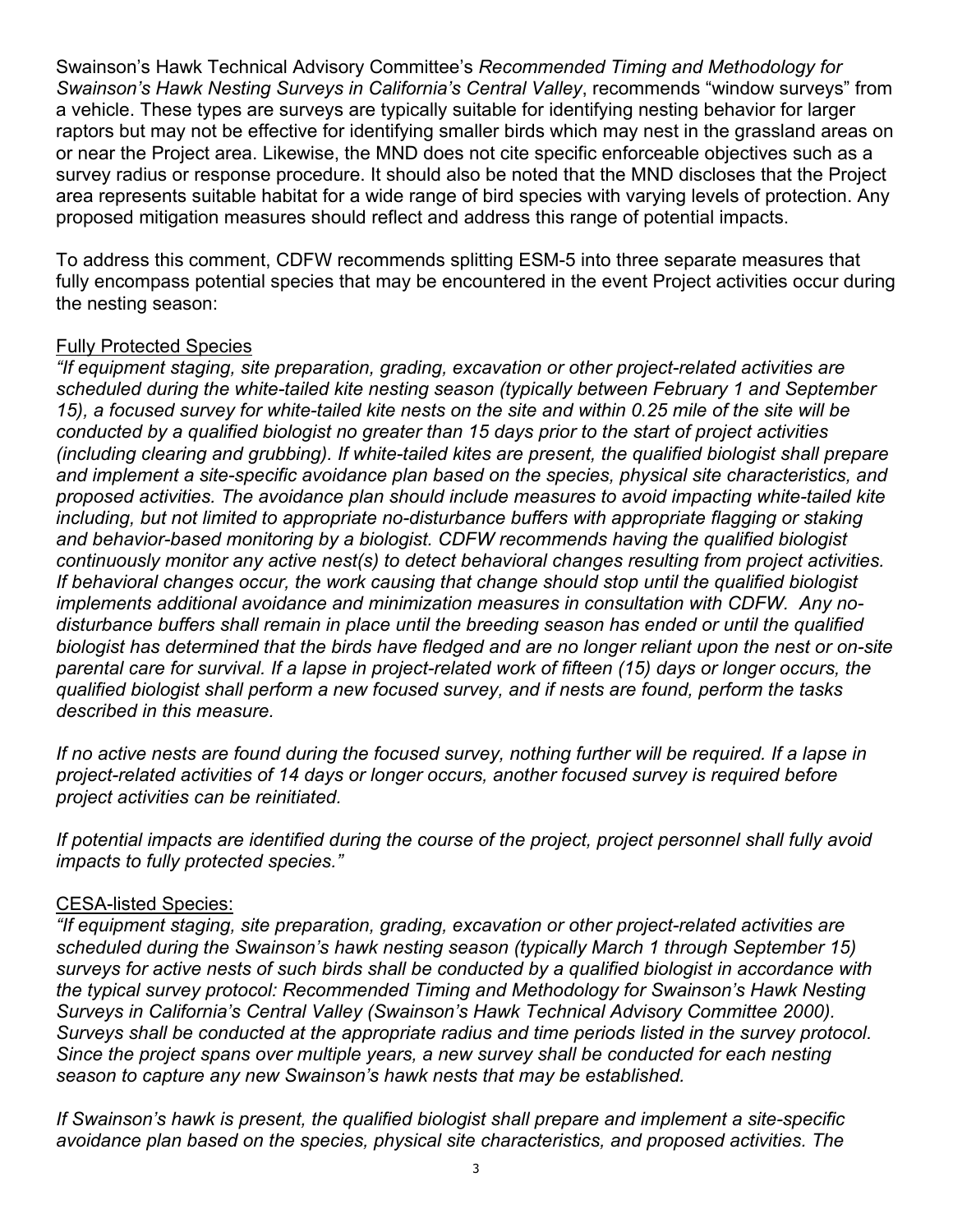*avoidance plan should include measures to avoid impacting Swainson's hawk including, but not limited to appropriate no-disturbance buffers with appropriate flagging or staking and behavior-based monitoring by a biologist. CDFW recommends having the qualified biologist continuously monitor any active nest(s) to detect behavioral changes resulting from project activities. If behavioral changes occur, the work causing that change should stop until the qualified biologist implements additional avoidance and minimization measures in consultation with CDFW. Any no-disturbance buffers shall remain in place until the breeding season has ended or until the qualified biologist has determined that the birds have fledged and are no longer reliant upon the nest or on-site parental care for survival.* 

*If no active nests are found during the focused survey, nothing further will be required. If a lapse in project-related activities of 14 days or longer occurs, another focused survey is required before project activities can be reinitiated.* 

*If an active Swainson's hawk nest is found during project surveys, the project shall demonstrate compliance with CESA. If during consultation it is determined that implementation of the project as proposed may result in take of Swainson's hawk, the project may consult with CDFW and may seek related take authorization as provided by the Fish and Game Code."* 

### Other Migratory and Non-Migratory Birds:

*"In each year in which project activities would occur during the breeding season (generally February 1 through September 15), the Board, Aerojet, or the Contractor will retain a qualified wildlife biologist*  with knowledge of the relevant species to conduct nesting surveys no greater than 15 days prior to *the start of project activities (including clearing and grubbing). Surveys will include a search of suitable nesting habitat in the project area including staging and stockpile areas. The minimum survey radii surrounding the work area shall be the following: i) 250 feet for passerines; ii) 500 feet for small raptors such as accipiters; iii) 1,000 feet for larger raptors such as buteos. If nesting birds are present, the qualified biologist shall prepare and implement a site-specific avoidance plan based on the species, physical site characteristics, and proposed activities. The avoidance plan should include measures to avoid impacting nesting birds including, but not limited to appropriate no-disturbance buffers with appropriate flagging or staking and behavior-based monitoring by a biologist. CDFW recommends having the qualified biologist continuously monitor any active nest(s) to detect behavioral changes resulting from project activities. If behavioral changes occur, the work causing that change should stop until the qualified biologist implements additional avoidance and minimization measures in consultation with CDFW. Any no-disturbance buffers shall remain in place until the breeding season has ended or until the qualified biologist has determined that the birds have fledged and are no longer reliant upon the nest or on-site parental care for survival.* 

*If no active nests are detected during these surveys, no additional measures are required. If a lapse in project-related activities of 14 days or longer occurs, another focused survey will be required before project activities can be reinitiated.* 

#### **Comment 3: BIO-1 revisions needed to mitigate Special-Status Plants Species to a level of less-than-significant.**

CDFW has identified several areas where BIO-1 is too broad and additional specifics can be provided to more encompassing surveys and response in the event special-status plants are found.

To address this comment, CDFW recommend incorporating the following:

 Define survey procedure as *Protocols for Surveying and Evaluating Impacts to Special Status Native Plant Populations and Sensitive Natural Communities* (CDFW 2018) or the most recent agency approved survey protocol.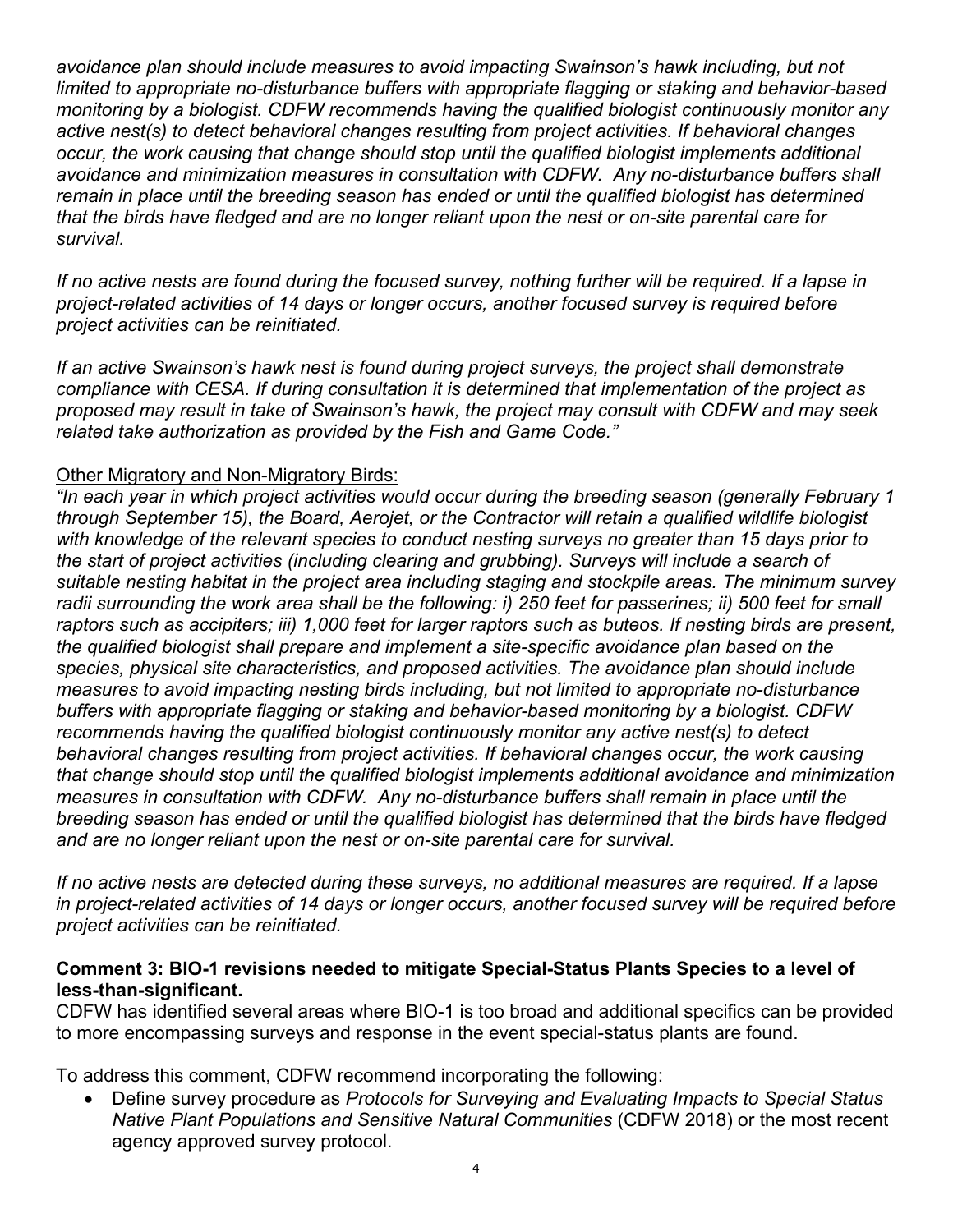- Propose compensatory mitigation in the event special-status plants are found within the Project area. Compensation make take the form of permanent protection, enhancement, or restoration of suitable habitat, or purchase of credits at an approved mitigation or conservation bank.
- Establish performance standards to evaluate the success of the proposed mitigation, provide a range of options to achieve the performance standards, and commit the lead agency to successful completion of the mitigation. Mitigation measures should also describe when the mitigation measure will be implemented and explain why the measure is feasible.
- Include the following text specifically for CESA-listed species: *In the event, take of CESA-listed plants cannot be avoided the project proponent may seek related take authorization as provided by the Fish and Game Code.*

### **Comment 4: BIO-2 revisions needed to mitigate American Badger to a level of less-thansignificant.**

BIO-2 describes both preconstruction surveys for American badger (*Taxidea taxus*) and subsequent consultation with CDFW if evidence of the species is found. This measure does not provide specific, enforceable mitigation, while relying on later consultation with CDFW does not necessarily guarantee measures will be implemented.

To address this comment, CDFW recommends the preconstruction section be revised to incorporate the following:

*Retain a qualified biologist to conduct a pre-construction survey for American badger no greater than 15 days prior to the start of project activities. The survey shall include all suitable habitat in the project area and within a 500-foot radius around the project area including staging and stockpile. The survey effort should be focused on identifying actively used burrows or other signs of presence for the species such as recent scat, tracks, etc. If American badger is present, the qualified biologist shall prepare and implement a site-specific avoidance plan based on the species, physical site characteristics, and proposed activities. The avoidance plan should include measures to American*  badger, but not limited to appropriate no-disturbance buffers with appropriate flagging or staking. *behavior-based monitoring by a biologist, and exclusion zones/fencing with an active movement corridor between any burrows and adjacent suitable habitat. If no evidence (e.g., sign, scat, burrows) of American badger presence is found, no further measures are necessary.* 

### **Comment 5: BIO-4 and BIO-5 revisions needed to mitigate impacts to federally listed species to a level of less than significant.**

As stated in Comment 1, the MND should not defer specific mitigation to later approvals. The MND states for both BIO-4 and BIO-5 that the "findings of the protocol surveys would dictate mitigation, avoidance, and/or minimization measures through Section 7 consultation with USFWS." This statement does not allow for adequate analysis on effectiveness of this mitigation measure during CEQA review.

To address this issue, CDFW recommends outlining the specific anticipated mitigation measures for minimizing impacts to the respective species- vernal pool fairy shrimp (*Branchinecta lynchi*), vernal pool tadpole shrimp (*Lepidurus packardi*), and valley elderberry longhorn beetle (*Desmocerus californicus dimorphus*). CDFW recommends also including discussing preserving or permanently protecting species habitat to compensate for temporary and permanent impacts (or as determined through consultation with USFWS and implementation of resulting mitigation requirements). Compensation make take the form of permanent protection, enhancement, or restoration of suitable habitat, or purchase of credits at a USFWS-approved bank or conservation.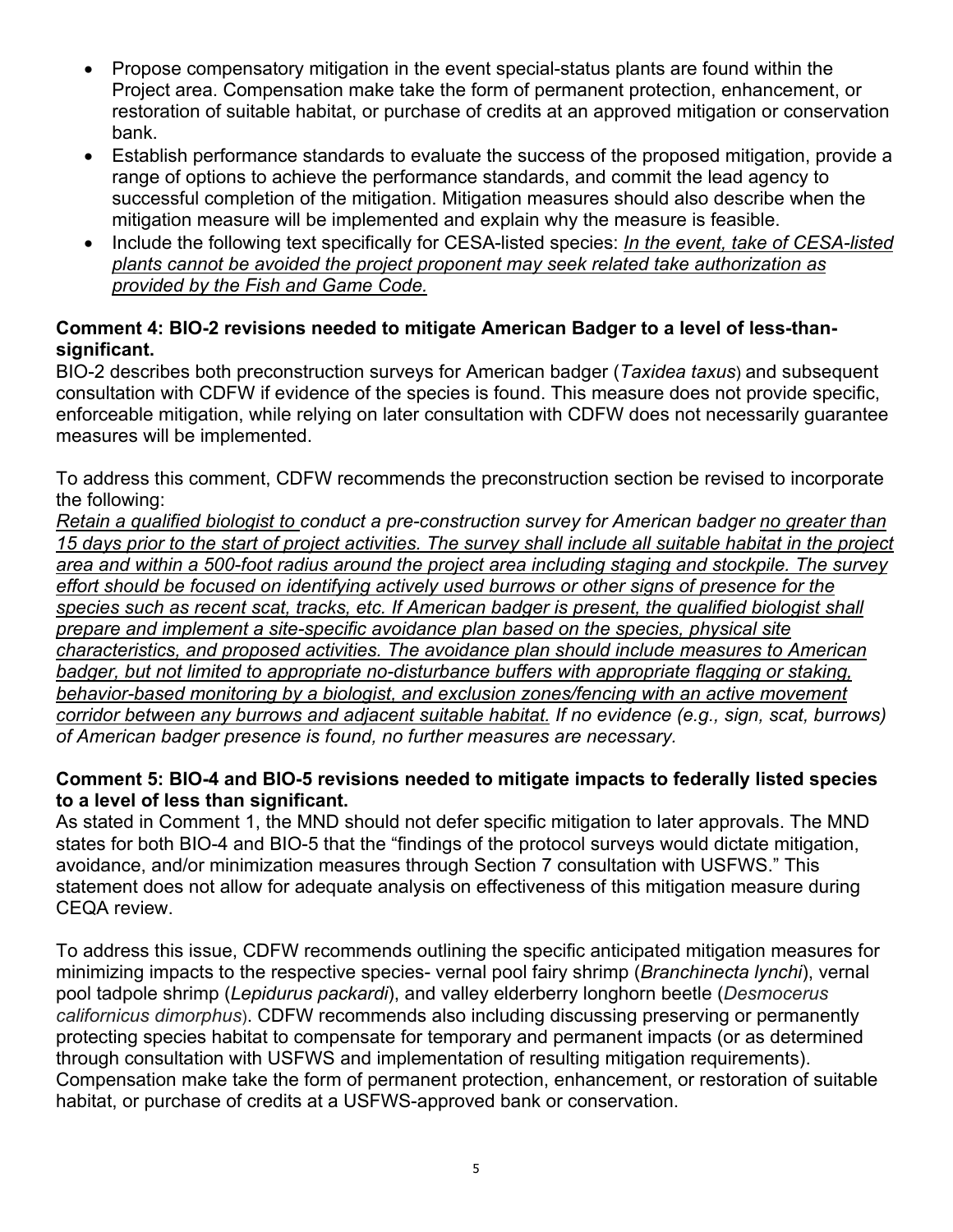### **Comment 6: BIO-6 revisions needed to mitigate western spadefoot toad to a level of less than significant.**

As stated in Comment 1, the MND should not defer specific mitigation to later consultation with CDFW. If western spadefoot toad is encountered during surveys, CDFW recommends a qualified biologist develop a site-specific avoidance, minimization, and/or relocation plan should ensure that any measures in the approved plan are in place prior to construction and implemented during construction. If any breeding sites are identified, these habitats should be avoided. The plan may include establishing temporary no disturbance areas where the individuals are found, exclusion fencing for construction areas (with suitable refuge opportunities), and biological monitoring for Project activities. To the extent relocation is needed, relocation sites should be identified and minimum qualifications (i.e. CDFW Scientific Collecting Permit) for those handling the species should be established.

### **Comment 7: BIO-7 revisions suggested to improve analysis of Waters of the State.**

As stated in the MND, "if applicable, Aerojet shall also obtain a Section 1602 Permit from the California Department of Fish and Wildlife." CDFW recommends the MND provide additional detail on whether a "Section 1602 Permit" would be "applicable" to the Project.

To address this comment, CDFW recommends the MND provide discussion of whether or not the Project meets the notification requirement of Section 1602 of the Fish and Game Code. *@Fish and* Game Code section 1602 requires a person or entity to notify the CDFW before: 1) substantially diverting or obstructing the natural flow of a river, stream, or lake; 2) substantially changing the bed, channel, or bank of a river, stream, or lake; 3) using any material from the bed, channel, or bank of a river, stream, or lake; and/or 4) depositing or disposing of debris, waste, material containing crumbled, flaked, or ground pavement where it may pass into a river, stream, or lake.

Please note that "any river, stream, or lake" may include tributaries that are dry for periods of time as well as those that flow year-round. Activities subject to this requirement may also include staging areas, haul routes, or other access related to the Project. If you are not certain a particular activity requires notification, CDFW recommends you notify. More information can be found at https://wildlife.ca.gov/Conservation/LSA.

### **ENVIRONMENTAL DATA**

CEQA requires that information developed in environmental documents be incorporated into a database which may be used to make subsequent or supplemental environmental determinations. (Pub. Resources Code, § 21003, subd. (e).) Accordingly, please report any special-status species and natural communities detected during Project surveys to the California Natural Diversity Database (CNDDB). The types of information reported to CNDDB can be found at the following link: https://wildlife.ca.gov/Data/CNDDB/Plants-and-Animals. The completed form can be sent electronically to CNDDB at the following email address: CNDDB@wildlife.ca.gov.

### **FILING FEES**

The Project, as proposed, would have an impact on fish and/or wildlife, and assessment of filing fees is necessary. Fees are payable upon filing of the Notice of Determination by the Lead Agency and serve to help defray the cost of environmental review by CDFW. Payment of the fee is required in order for the underlying project approval to be operative, vested, and final. (Cal. Code Regs, tit. 14, § 753.5; Fish & G. Code, § 711.4; Pub. Resources Code, § 21089.)

### **CONCLUSION**